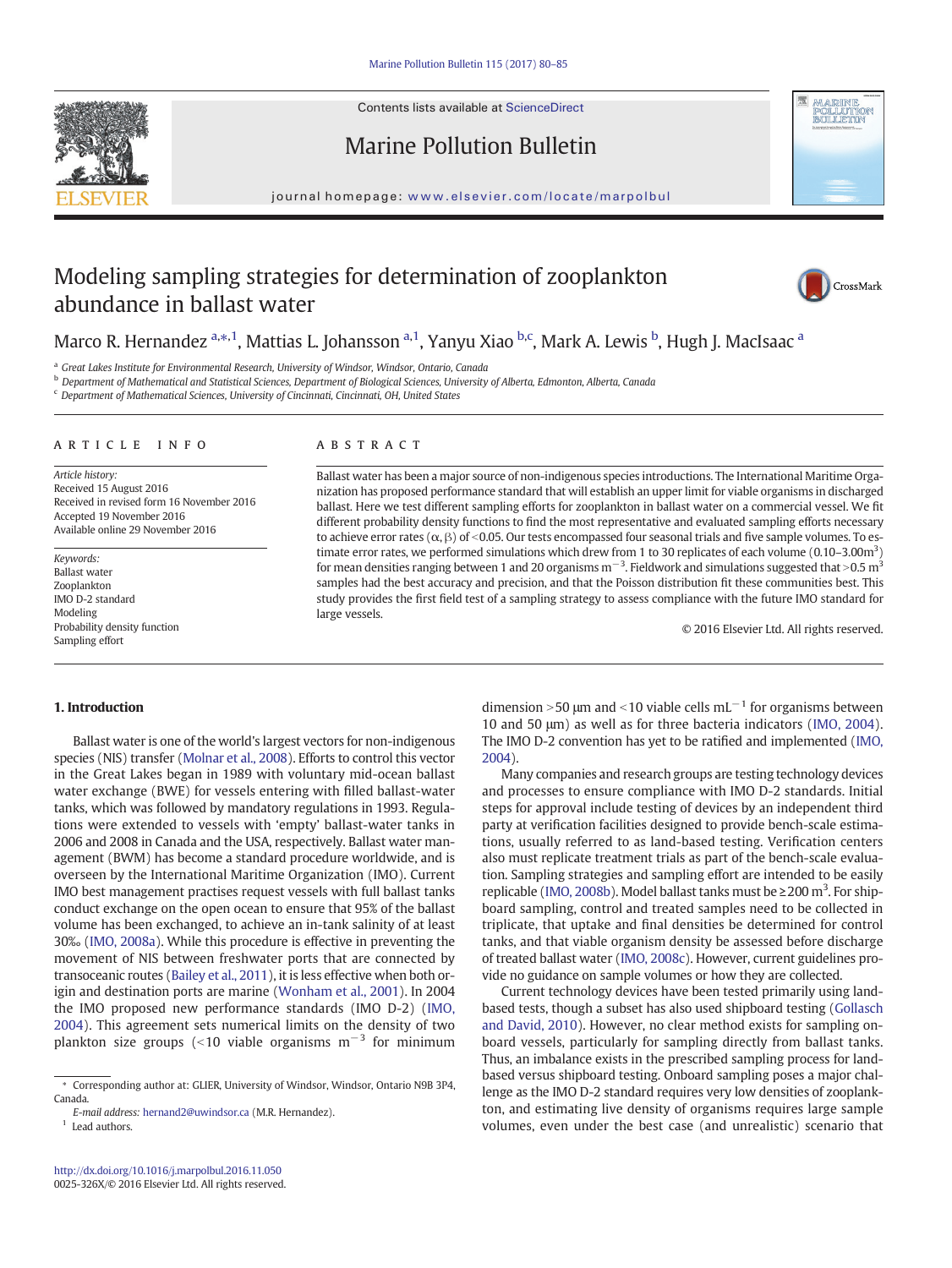organisms are randomly distributed [\(Lee et al., 2010; Miller et al., 2011;](#page-5-0) [Frazier et al., 2013](#page-5-0)). Moreover, random dispersion of zooplankton in ballast tanks cannot be assumed, as organisms may aggregate and thus may exhibit a patchy distribution [\(Murphy et al., 2002; First et](#page-5-0) [al., 2013](#page-5-0)).

Given that access to tanks is often limited, one important question researchers seek to answer is the relationship between sampling method and sample representativeness ([Gollasch and David, 2011\)](#page-5-0). Zooplankton sampling in ballast tanks may be done using plankton nets via hatches [\(Briski et al., 2013; Simard et al., 2011](#page-5-0)) or, less commonly, by pumping a known volume from the tank into a plankton net [\(McCollin et al., 2008; Veldhuis et al., 2006; Gollasch and David,](#page-5-0) [2010\)](#page-5-0). Sampling a ballast tank is complicated as access is limited while in port and very difficult while en route ([Wright and Mackey,](#page-5-0) [2006\)](#page-5-0). Samples must be representative of the entire population, easy to replicate, and unbiased. Another consideration is inherent stochasticity associated with low population densities, with concerns regarding both accuracy and precision ([Lemieux et al., 2008\)](#page-5-0). In addition, the sampling strategy must allow inferences to be made regarding densities of viable zooplankton in treated water.

Another important element is to determine the minimum water volume adequate for representative sampling ([Gollasch and David, 2011](#page-5-0)). Several studies have addressed the effects of low organism density and sample volume on estimating the true density of zooplankton, using both Poisson and negative binomial distributions ([Lee et al., 2010;](#page-5-0) [Miller et al., 2011; Frazier et al., 2013; Costa et al., 2015](#page-5-0)). The validity of this theoretical approach has not yet been affirmed empirically. The Poisson distribution is suitable under the assumption of a centralized outflow that can be sampled entirely or in equal time intervals ([First](#page-5-0) [et al., 2013\)](#page-5-0). A key challenge is access to the entire water column of a tank. Net tows likely introduce bias as only the upper portion of the tank is typically sampled.

In this study, we tested different sampling volumes using three intank sampling points to sample the full depth of a ballast tank on a working cargo vessel. Our goal was to identify the sampling efforts that will provide accurate density estimations of zooplankton at the very low abundances that the IMO D-2 standard requires for compliance. We also designed a simple model to contrast common distributions that have been examined theoretically to provide a sample volume that managers can utilize to verify compliance with the IMO D-2 standard.

# 2. Methods

Ballast samples were collected during voyages by the Federal Venture, between 2012 and 2013 [see [Paolucci et al. \(2015\)\]](#page-5-0). The vessel transited from three ports (Saguenay, Trois Rivières, and Bécancour) in Quebec, Canada to two ports (Vila do Conde and Sao Luis) in Brazil. A single trial was conducted during each voyage where samples were taken and analyzed. Samples were collected from the largest ballast tank (Tank 2) on the starboard side, with 25 mm diameter inlet pipes (Alfagomma 266GL Water S&D PVC Standard Duty) installed at three depths (4.5, 14.5 and 16.0 m below top deck level) to account for vertical variation in organism distribution (Fig. 1). We selected those depths based on the geometry of the tank: 4.5 m is the middle section of the attached wing tank, 14.5 m is the highest open space in the double-bottom tank, and 16.0 m is just above the baffle line in the deepest portion of the tank. Each inlet pipe contributed one third of the total sample volume. To assess sampling effort, triplicate samples totalling 0.10, 0.25, 0.50, 1.00 or 3.00  $m<sup>3</sup>$  were collected. Samples were collected two days after ballast-water exchange was performed in the North Atlantic region using a pneumatic, self-priming diaphragm pump. Ballast water was transferred from the tank to the forepeak of the vessel where it was filtered through a 35 μm plankton net. Water volume sampled was measured with a Seametrics flowmeter (WMP-Series Plastic-Bodied Magmeter). In-line valves were used to keep water flow rate

# Midship section



Fig. 1. Location of sampling ports inside the ballast tank.

to 40 L min<sup> $-1$ </sup> in order to avoid mortality due to strong currents. Samples were then fixed in 95% ethanol for microscope counting. We assumed that all intact individuals encountered when processing under the microscope were alive at the time of capture. Each sample was counted entirely to assess population density. The order in which sample volumes were collected was randomized using a random number generator in Excel (Microsoft Inc.).

We conducted basic descriptive statistics (mean and standard deviation) for our four trials. Variance was grouped for fall and spring as those samples were not statistically different and mean densities were similar. Our first goal was to determine the best volume for sampling. Since the true density of organisms in the ballast tank was not known, we assumed that the mean density of organisms over all sample volumes in each trial was an accurate estimate of true density. Preliminary analysis of variance (ANOVA) revealed that volume sampled had a large impact on the density of organisms in the tank ( $p = 0.0056$ ). We estimated density based on the data points collected from the same volume. We assumed that if we sampled at the same volume repeatedly inside the tank, the density of organisms would follow a given probability distribution function (PDF). We performed the following analysis on each of five PDFs (Poisson, Weibull, Negative binomial, Gamma, and Log-normal) with respect to each volume individually. We estimated the parameters of each PDF by maximum likelihood estimation (MLE). Then, we created random number generators based on the estimated PDFs to sample more data points (i.e. one thousand data points) for the density of organisms for each volume, and calculated the mean square error (MSE) based on our assumption that the true density was the average of density estimates in all trials for each volume ([Walther and Moore,](#page-5-0) [2005](#page-5-0)).

## 2.1. Modeling PDF for distribution of zooplankton

Our second goal was to determine how altering the spatial distribution of zooplankton would affect the sampling error rate. Specifically, our objective was to identify the number of samples of a particular volume that would be required to confidently state that a vessel was compliant with the IMO D-2 limit of <10 viable organisms m<sup>-3</sup> for zooplankton-sized organisms while keeping the rate of Type I and II errors below 5%. In other words, the cumulative sample number of each individual density (from 1 to 20 organisms  $m^{-3}$ ) required in each scenario was constrained to no more than a 0.05 error rate for both false positives and false negatives.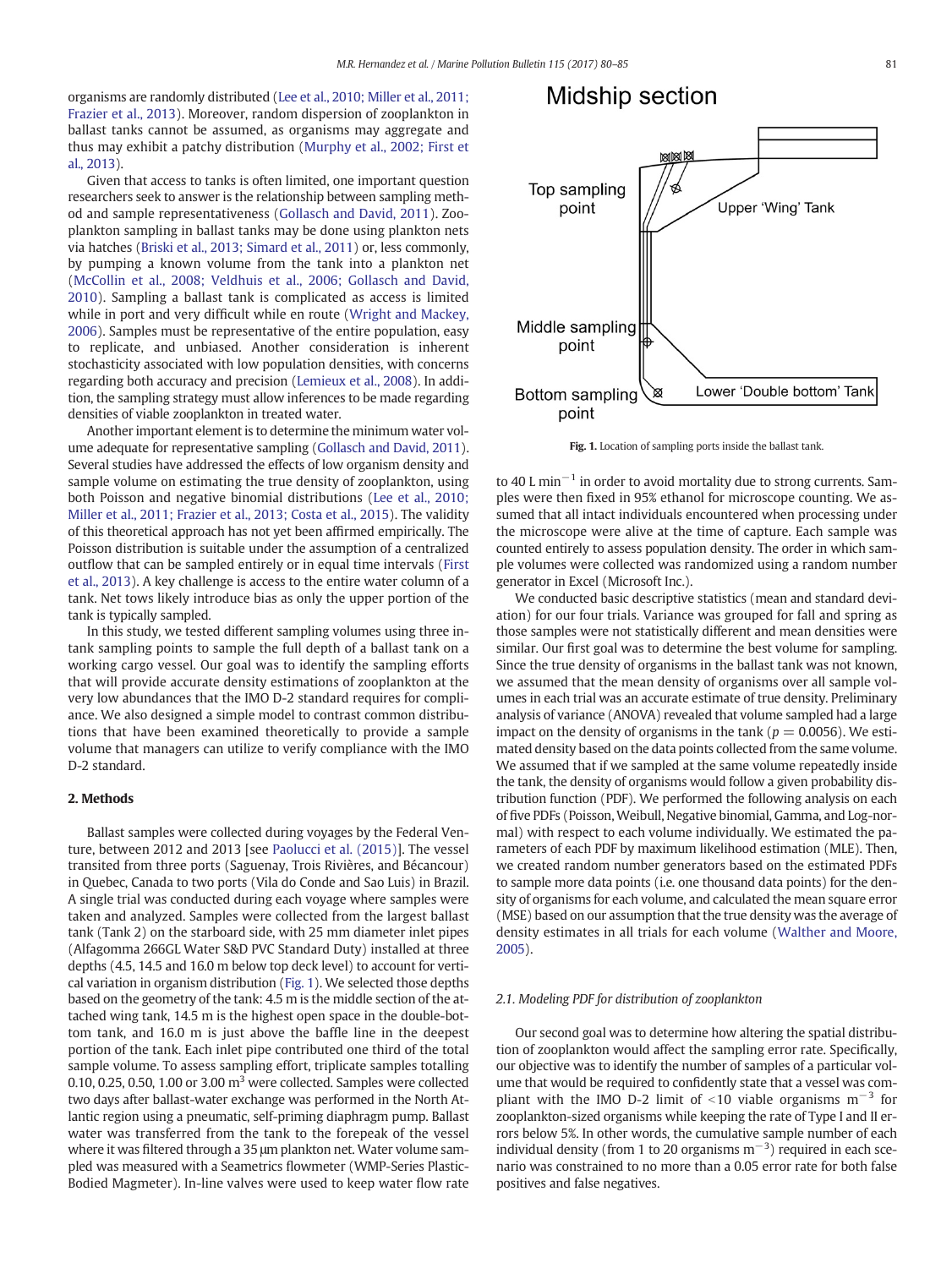<span id="page-2-0"></span>We modeled sampling from the ballast tank using a three-dimensional array in R [\(R Core Team, 2016](#page-5-0)). To simulate sampling from the tank, we defined each cell of the array as 1 L of water and the total volume of the array as approximately equal to the actual capacity of the tank used for our sampling (1,279,400 L in the actual tank, 1,300,000 L in our model  $100 \times 100 \times 130$  cell array). For each of 1000 replicates, we populated each cell in the array by drawing randomly from two commonly used PDFs (Poisson and Gamma) with mean densities from 1 to 20 organisms m−<sup>3</sup> . For each PDF, we then sampled between 1 and 30 replicates using sampling points placed at particular heights in the array (to model our field design) but with randomly assigned length and width coordinates. The decision to cut off sampling at 30 replicates was somewhat arbitrary, but reflects the reality that it is impossible to collect and process large numbers of samples within a reasonable time in order to assess compliance. 30 represents a number of replicates somewhat above that which would normally be used in field sampling. In each case, we assessed the rate of false positives and false negatives (i.e. we tallied the number of cases where the true mean density was below 10, and the estimate was above 10, or where the true density was above 10 and the estimate was below 10) for all combinations of sample volume and replicate number and determined the minimum replicate number required to achieve error rates  $<$  5% for each volume.

For the Poisson distribution, we also tested the effect on error rates of having organisms randomly but evenly distributed in the array (Even scenario) at the target density versus organisms preferring the upper wing tank (Uneven scenario: organisms randomly distributed in the 501,400 L upper section at a much higher density [up to  $\sim$  500 $\times$ higher density] than the 778,000 L lower region while still achieving the same overall density as the even distribution). In addition, we modeled the effect of sampling only from the upper wing tank, as typically occurs in current working vessels. In an ideal Poisson situation with evenly distributed organisms, there should be no difference between sampling a given volume in a single large replicate versus a number of small replicates. However, because our simulations sampled randomly from a distribution, some variance between replicates occurred.

For the Gamma distribution, we simulated three different distribution shapes to test the effect of variance on our ability to accurately estimate the true density with different sample volumes and replicate numbers. In each simulation, we tested three levels of dispersion by setting the rate to 0.5, 1.0, and 2.0 to correspond with wide, medium, and narrow distributions, respectively, and then stepwise-adjusted the shape to achieve the desired mean, from 1 to 20 organisms  $m^{-3}$ .

## 3. Results

Although the vessel traversed essentially the same route from Canada to Brazil during all four trials, the geographic position of ballastwater exchange and subsequent location of sampling varied slightly from one trial to the next. Mean plankton density ranged from 285 to 1170 organisms  $m^{-3}$  (horizontal lines, Fig. 2), with a clear seasonal pattern: trial 1 (July) was highest, trial 3 (November) the lowest, and trials 2 and 4 (September and March) were similar and had intermediate densities (Fig. 2). From our field sampling, it was also evident that dispersion is larger in smaller volumes and that it is generally low at volumes  $>0.50$  m<sup>3</sup> (Fig. 2).

We observed no significant difference fitting the five distribution functions in our MLE for PDFs (Fig. 3), possibly owing to our small empirical dataset (12 data points from each sample volume). We did, however, note that the  $1.00m<sup>3</sup>$  sampling volume exhibited the lowest MSE term relative to other volumes tested ([Table 1](#page-3-0)).

When organisms were evenly Poisson distributed in the ballast tank, simulations exhibited a clear relationship between sample volume, replicate number, and our ability to confidently state whether the ballast tank was compliant or not. As mean density of the sample approached the permissible limit of 10 organisms  $m^{-3}$ , the total volume of samples



Fig. 2. Densities estimated from all four trials and five sampling efforts. Markers (diamonds – Trial 1, squares – Trial 2, triangles – Trial 3, and circles – Trial 4) indicate mean volume ( $n = 3$ )  $\pm$  one standard deviation.

required to assess compliance increased [\(Fig. 4,](#page-3-0) upper panel), and all sampling volumes eventually required  $>$  30 samples to assess compliance. Smaller sampling volumes reached our arbitrary limit of 30 replicates earlier than did larger ones, leading to a larger window where sample sizes were insufficient to confidently assess compliance. For example, in our simulations a single  $0.10 \text{ m}^3$  sample (purple line, [Fig. 4](#page-3-0)) upper panel) could theoretically be sufficient to identify the sample as compliant (i.e. <10 organisms  $m^{-3}$ ) if the true density was below 3 organisms m<sup>-3</sup>. However, it would be impossible to confidently assess compliance of a sample with fewer than 30 replicate samples of 0.10  $\text{m}^3$  if true density were between 8 and 14 organisms  $\text{m}^{-3}$ . Overall, increasing the volume of samples improves our ability to confidently assess compliance as the true density approaches the 10 organisms  $m^{-3}$ limit (dotted vertical line, [Fig. 4](#page-3-0), upper panel).

In contrast to small volume samples, those of 3.00  $m<sup>3</sup>$  required three or fewer replicate samples to confidently determine compliance when the true density was below 8 organisms  $m^{-3}$  or above 12 organisms  $m^{-3}$  (red line, [Fig. 4](#page-3-0) upper panel), and compliance could be assessed with 11–12 replicates if true density was very close to the maximum permissible limit (i.e. 9 or 11 organisms  $m^{-3}$ ). Intermediate sample sizes could be used to confidently assess compliance when the true density was <7 or >13 organisms m<sup>-3</sup>, but as sample volume declined, the number of replicates required increased [\(Fig. 4](#page-3-0), upper panel). As expected, across the range of densities tested, total sample volume seemed to be the key determinant of our ability to confidently



Fig. 3. Box and whisker plot for maximum likelihood of six probability density function testing  $1.00 \text{ m}^3$  sample volumes.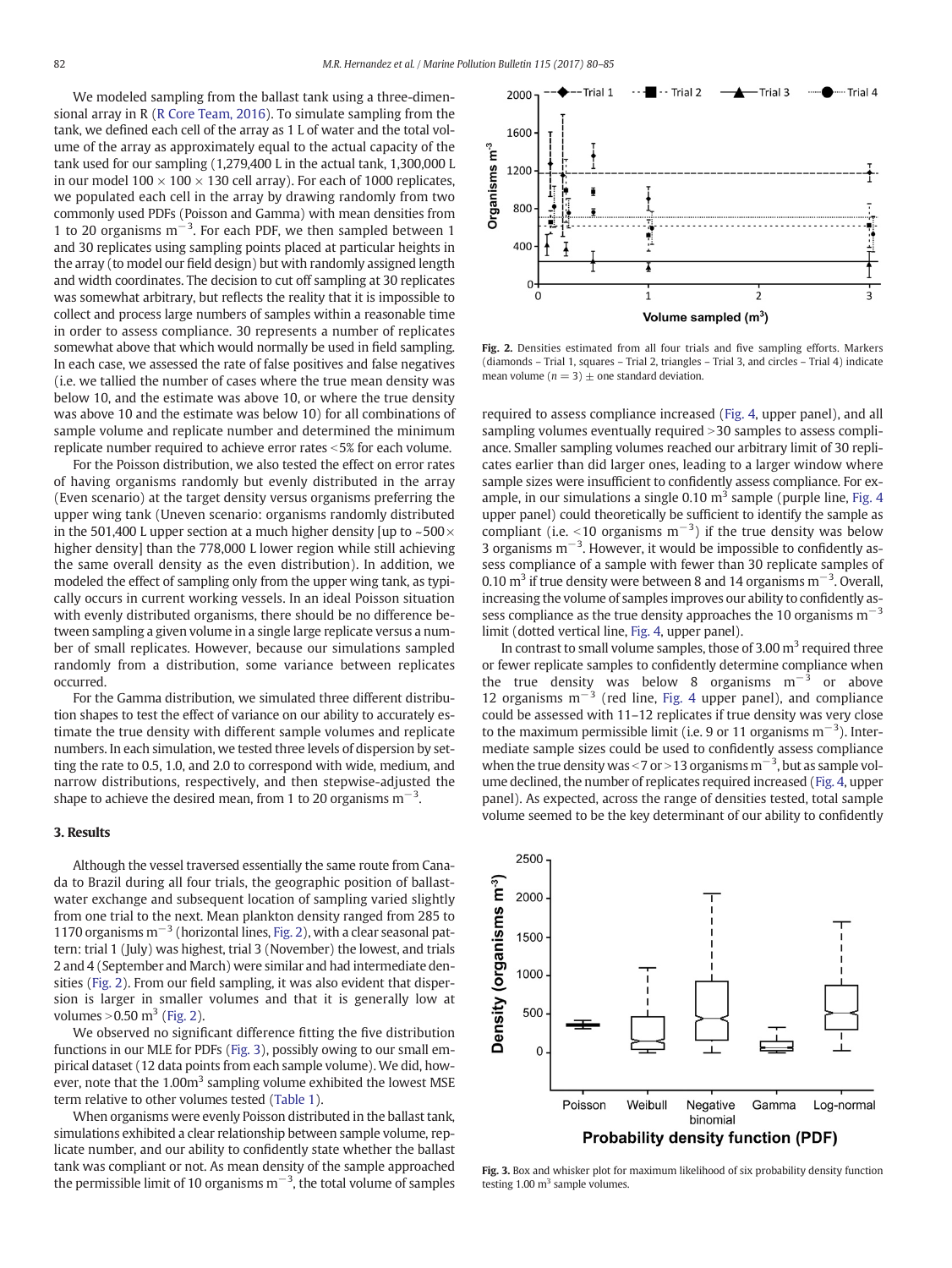#### <span id="page-3-0"></span>Table 1

Mean squared error (MSE  $* 10^{-5}$ ) computed for each probability density function and each volume  $(m^3)$ . Lower values indicate less dispersion between data points and the distribution curve.

| Volume $(m^3)$ Poisson Weibull |        |        | Negative binomial Gamma |           | Log-normal |
|--------------------------------|--------|--------|-------------------------|-----------|------------|
| 0.10                           | 1.2981 | 2.5946 | 2.5350                  | 2.5364    | 2.7047     |
| 0.25                           | 2.0119 | 3.9496 | 4.0674                  | 4.0826    | 4.7422     |
| 0.50                           | 1.6707 | 3.2963 | 4.0197                  | 4.1046    | 6.3578     |
| 1.00                           | 0.7853 | 1.5300 | 1.7222                  | 1.7800    | 2.3707     |
| 3.00                           | 14096  | 2.8947 | 3.2303                  | 3 2 2 7 1 | 5.5991     |

assess compliance when organisms were evenly Poisson distributed. For example, at a true density of 7 organisms m<sup>−3</sup>, compliance could be assessed with a minimum of 24, 9, 5, 3 or 1 sample(s) with corresponding volumes of 0.10, 0.25, 0.50, 1.00, or 3.00  $m<sup>3</sup>$ , respectively. This reflects the expectation that, for Poisson-distributed populations, sampling a given volume in one large replicate or multiple small replicates should be mathematically equivalent. Here, differences likely reflect variation due to random sampling of our model tanks.

When organisms were unevenly distributed and were sampled from the full depth of the ballast tank (all three sampling ports), we saw a very similar pattern though the window of non-confidence (error rate  $> 0.05$ ) moved toward false negatives (Fig. 4, lower panel). All



Fig. 4. Minimum sample numbers required at a given animal density and sample volume to achieve <5% false positive/false negative rate for Poisson-distributed organisms. False positives are shown to the left of the midline, false negatives to the right. The central gap in each line indicates that the minimum sample number required to achieve  $\leq 5\%$ false positive/false negative rate exceeds our arbitrary cutoff of 30 replicates at a given volume for those densities of organisms. The upper panel represents a case where organisms are evenly distributed throughout the tank. Middle panel shows the case where organisms favor the upper 1/3 of the tank and sampling is through three sampling ports (as in our field experiment). In the bottom panel, organisms are aggregated in the upper 1/3 of the tank and sampling is restricted to the upper portion of the tank.

volumes except for 0.10  $m<sup>3</sup>$  could be used to assess compliance when the true density of organisms was ≤9 organisms  $m^{-3}$  (purple line, Fig. 4, lower panel); however, when the sample volume was low (e.g. 0.25  $m<sup>3</sup>$ ), a large (20) number of replicates was required (green line). The number of replicates required to confidently assess compliance dropped progressively from 8 to 4 to 2 replicates at 0.50, 1.00 and 3.00  $m<sup>3</sup>$  (blue, black, red lines, respectively). The lower total volume required for samples of 1.00  $\mathrm{m}^3$  (4  $\mathrm{m}^3$ ) versus 3.00  $\mathrm{m}^3$  (6  $\mathrm{m}^3$ ) suggests that multiple 1.00  $m<sup>3</sup>$  samples might be the most parsimonious sampling scheme given the time required to process samples under the microscope. The major difference between "uneven" and "even" scenarios is that there were more true densities above the compliance limit where we could not confidently assess compliance in the former scenarios. At a density of 13 organisms  $m^{-3}$ , we could confidently assess compliance with sample volumes of 1.00  $m<sup>3</sup>$  (black line) and 3.00  $m<sup>3</sup>$  (red line), but both required sampling impractically large volumes of water: 20 m<sup>3</sup> (20 samples) for 1.00 m<sup>3</sup> and 18 m<sup>3</sup> (6 samples) for 3.00 m<sup>3</sup>.

In the uneven Poisson scenario, where organisms were concentrated in the top section of the tank and only that region was sampled (Fig. 4, lower panel), results were quite different. As organism density in the upper portion of the tank was much higher than the overall mean density, it was very easy to overestimate mean density; consequently, large sample volumes from tanks with low overall density (i.e.  $\le$ -3 organisms  $m^{-3}$ ) were required to achieve an acceptable rate of false positives. In contrast, it took relatively small sample volumes (i.e. 1.00  $m<sup>3</sup>$  total from any sample volume/replicate combination) to avoid false negatives, as few samples estimated densities lower than 10 organisms m−<sup>3</sup> .

Similar to the Poisson results sampled from throughout the tank, all sampling volumes with the Gamma PDF had a window of non-confidence for densities approaching the IMO D-2 standard of 10 organisms m−<sup>3</sup> . Overall, the relationships between different sample sizes were similar to that seen in the Poisson model, above. In all three dispersion scenarios, larger samples had narrower ranges where we failed to confidently assign compliance with reasonable replicate num-bers (i.e. < 30 replicates; [Fig. 5](#page-4-0)). In the Gamma simulations, the key difference among the three different dispersion scenarios is that as dispersion decreased (rate increased), the range where we could not confidently assign compliance narrowed. This was most apparent in the smallest sample size  $(0.10 \text{ m}^3, \text{Fig. 5}, \text{purple line})$ . In the highest dispersion (rate  $= 0.5$ ) model, we failed to confidently assign compliance for true densities from 7 to 15 organisms  $m^{-3}$ , while for the intermediate dispersion (rate = 1.0) model the range is 8 to 14 organisms  $m^{-3}$ , and for the more aggregated organisms (rate  $= 2.0$ ) model the range is 9 to 12 organisms  $m^{-3}$ . The other sample volumes tested exhibited a similar, if less pronounced, pattern. The other major difference was that the number of replicates for a given volume decreased with decreasing statistical dispersion. This was very pronounced in the 3.00  $\mathrm{m}^3$  sample size, which maintained the same narrow range of non-confidence throughout all three rate scenarios, but required  $>$  20 replicates for confidence when dispersion was highest, 10–12 replicates at intermediate dispersion, and 5–6 replicates when dispersion was low [\(Fig. 5,](#page-4-0) red line). This pattern of a narrowing of the non-confidence range with decreasing dispersion, and a decrease in replicates required for confidence, was consistent across all five sample volumes. Consistent with the Poisson model, the largest sample sizes again returned the narrowest range of non-confidence for tractable sample numbers.

## 4. Discussion

Even at very low densities, sampling volumes of 1.00 and 3.00  $m<sup>3</sup>$ were able to accurately estimate zooplankton density in ballast tanks. However, the improvement in accuracy by adding additional samples was more practical for 1.00  $m<sup>3</sup>$  than for 3.00  $m<sup>3</sup>$  samples. The 1.00  $m<sup>3</sup>$ samples had the lowest MSE scores in five out of six PDFs tested (all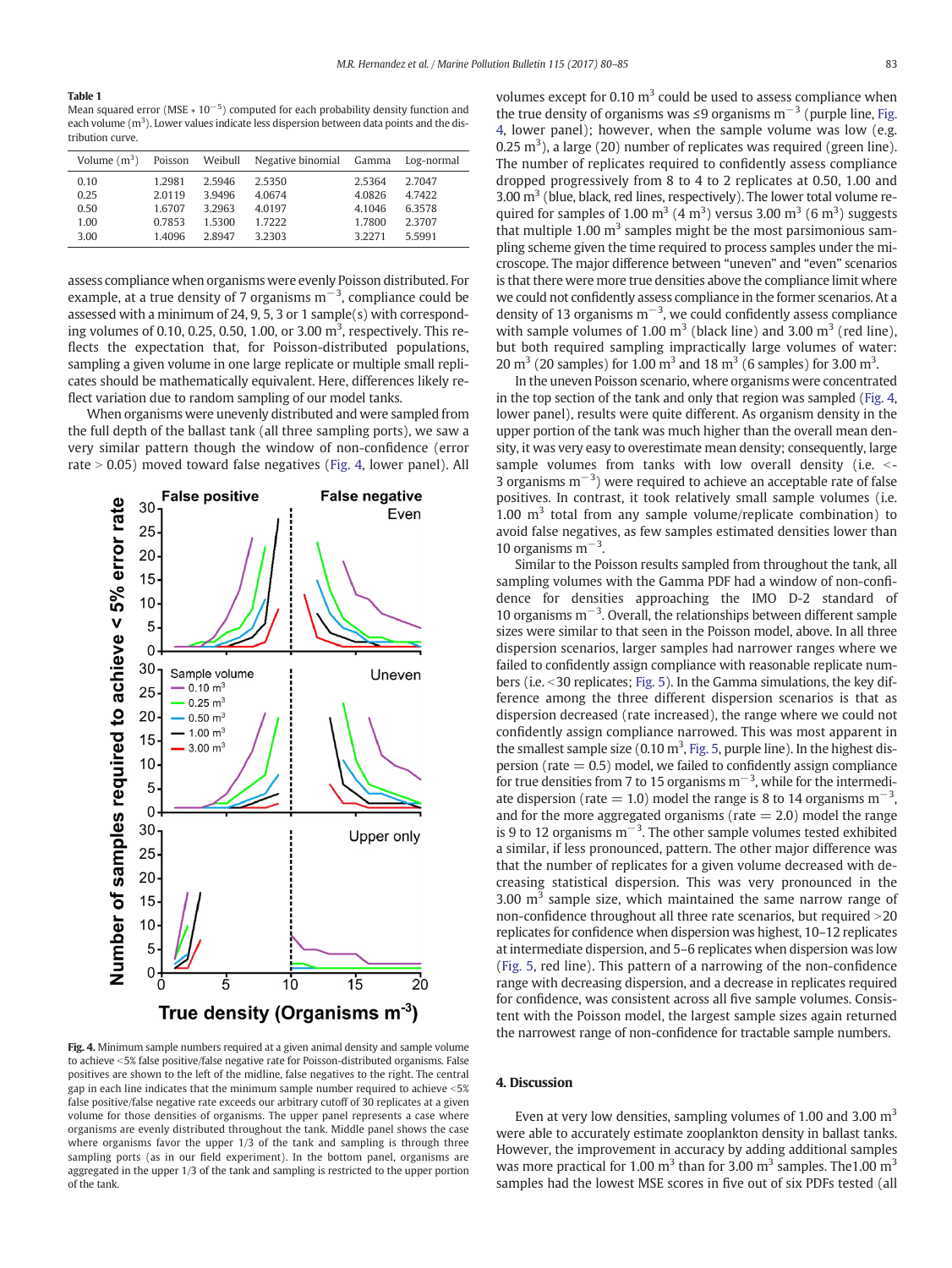<span id="page-4-0"></span>![](_page_4_Figure_2.jpeg)

Fig. 5. Minimum sample numbers required at a given animal density and sample volume to achieve <5% false positive/false negative rate for Gamma-distributed organisms. False positives are shown to the left of the midline, false negatives to the right. Panels represent high-dispersion (top, rate  $= 0.5$ ), moderate-dispersion (middle, rate  $= 1$ ), and low-dispersion (bottom, rate  $= 2$ ) scenarios. Other figure details are as for [Fig. 4.](#page-3-0)

except Log-normal), and were, therefore, the most accurate of all volumes tested [\(Table 1](#page-3-0) and [Fig. 3](#page-2-0)).

Sampling across the water column addresses problems inherent in sampling species with patchy distributions, and is required for testing IMO D-2 compliance [\(IMO, 2008b; Murphy et al., 2002\)](#page-5-0). Zooplankton tend to aggregate in natural waters [\(First et al., 2013\)](#page-5-0) and likely do so in ballast tanks as well. Our multiport sampling design allowed us to sample the entire water column, including the double-bottom portion, which is usually inaccessible. Thus, multiple sampling ports provide more accurate estimates of organism density than single ports or if researchers use deckbased plankton nets. Although we used an equal number of ports as [Murphy et al. \(2002\)](#page-5-0), our design allowed us to collect water from the lower portion of the tank, something that their system was unable to carry out. This portion is also inaccessible to open hatch tow sampling. Our design also made it possible to take as many replicate samples as desired within a short period of time without affecting vessel operations.

The Poisson distribution had the lowest MSE scores in all volumes [\(Table 1\)](#page-3-0). The results we obtained were similar for Gamma distribution in deriving the likelihood of over dispersion due to clumping. The Poisson distribution is commonly used for modeling zooplankton distributions in ballast tanks ([Lee et al., 2010; Miller et al., 2011; Frazier et al.,](#page-5-0) [2013; Costa et al., 2015](#page-5-0)), however, the Gamma distribution also has been used as a Poisson approximation. Gamma distribution estimates abundance distributions ([Engen and Lande, 1996](#page-5-0)) and has been suggested for zooplankton in ballast water ([Costa et al., 2015](#page-5-0)). A need exists to build data sets that allow identification of an appropriate PDF based on empirical data. Our attempt with a rather limited data set proved inconclusive.

True zooplankton densities were not known in our trials, thus we relied on a series of assumptions that justified using the mean of all sampling efforts per trial. Under these assumptions, large volume samples had higher precision and lower variability. Trials 1 and 3 also demonstrated that the largest volume  $(3.00 \text{ m}^3)$  estimated density better than smaller ones. However, in Trials 2 and 4 large volumes underestimated densities. While larger volumes - such as  $3.00 \text{ m}^3$  - provided- in general- better estimates, they increased work load prohibitively and thus cannot be recommended (see [Frazier et al. \(2013\)](#page-5-0)). We observed that 1.00  $m<sup>3</sup>$  samples had the lowest MSE and provided a good estimation with a low rate of false positives when organism abundance was ≤10 individuals m<sup>-3</sup>, and a low false negative rate when density ≥ 10 individuals  $m^{-3}$  for the two PDFs evaluated here. The error rate can be improved for estimates based on  $1.00 \text{ m}^3$  samples by increasing the number of replicates [\(Figs. 4 and 5](#page-3-0)). Because our sampling technique was already an integration of three equal volumes, even a single replicate enhanced accuracy of the density estimate, and replicates at this volume are manageable.

There exists support for the argument that large volume samples offer better estimations assuming Poisson-based models (e.g. see [Lee](#page-5-0) [et al., 2010; Miller et al., 2011](#page-5-0)). However when the dispersion of organisms in the tank is unknown, there is a possibility to overestimate densities and wrongly conclude that vessels are not in compliance with the IMO D-2 standard (see [Fig. 4](#page-3-0)). In our 'uneven' Poisson simulations, altering how animals are distributed in the tank modified not only the proportion of false positives and negatives, but the capability to accurately assess organism densities at all tested volumes. We agree with the aforementioned authors that larger volumes (e.g.  $7.00\,\mathrm{m}^3$ ) provide a better estimator of density, though these volumes are impractical for organism enumeration at anything other than, and possibly including, a land-based testing facility. Our three sampling port design provides better opportunities to accurately quantify plankton present at low density. Theoretical minimum sampling volumes under our design slightly differed from those estimated by [Frazier et al. \(2013\)](#page-5-0). We found that it would be theoretically possible to assess compliance with a single 0.1 m<sup>3</sup> sample, if true organism density was <3 individuals m<sup>-3</sup>, whereas Frazier et al.  $(2013)$  assert that a minimum of 0.4m<sup>3</sup> would need to be sampled to assess compliance. We argue that the differences between our findings reflect the different mathematical approaches used, rather than any significant disagreement in sampling recommendations. Differences may also stem from the composite nature of our samples, where every sample consisted of three 1/3 samples, taken from different parts of the ballast tank.

Our descriptive statistics highlighted that dispersion was larger on small sample volumes and decreased as volume increased [\(Fig. 2\)](#page-2-0). Despite the non-significant difference among sampling volumes, we observed that sampling volumes below 0.50  $m<sup>3</sup>$  are much more variable and thus less reliable [\(Fig. 2](#page-2-0)). Our comparison of MSE scores for all trials and volumes demonstrated that 1.00  $m<sup>3</sup>$  had the smallest MSE and thus the best accuracy.

The two PDFs that we used to simulate sampling allow us to infer that when zooplankton populations are present at low densities, both 1.00 and 3.00  $m<sup>3</sup>$  sample volumes provide good estimates of density with acceptable error rates  $(<0.05)$  versus smaller volumes.

Our study is limited by the number of trials and replicates within each sample volume, however it presents realistic working conditions and constraints likely to be encountered on ocean-going vessels. Validation procedures for IMO D-2 standard are in development. At present there exist no clear guidelines on sample volumes or sample number. We suggest  $1.00 \text{ m}^3$  as a starting point and encourage collection of additional empirical data and assessment of sampling strategies.

Empirical data highlighted that integrative samples added precision to density estimations by reducing variance, and that large but practicable volumes - such as  $1.00 \text{ m}^3$  - benefit from it. MSE scores for  $1.00 \text{ m}^3$ were lowest regardless of which PDF was used to fit our data, suggesting that this volume most accurately estimated true density. Finally, our